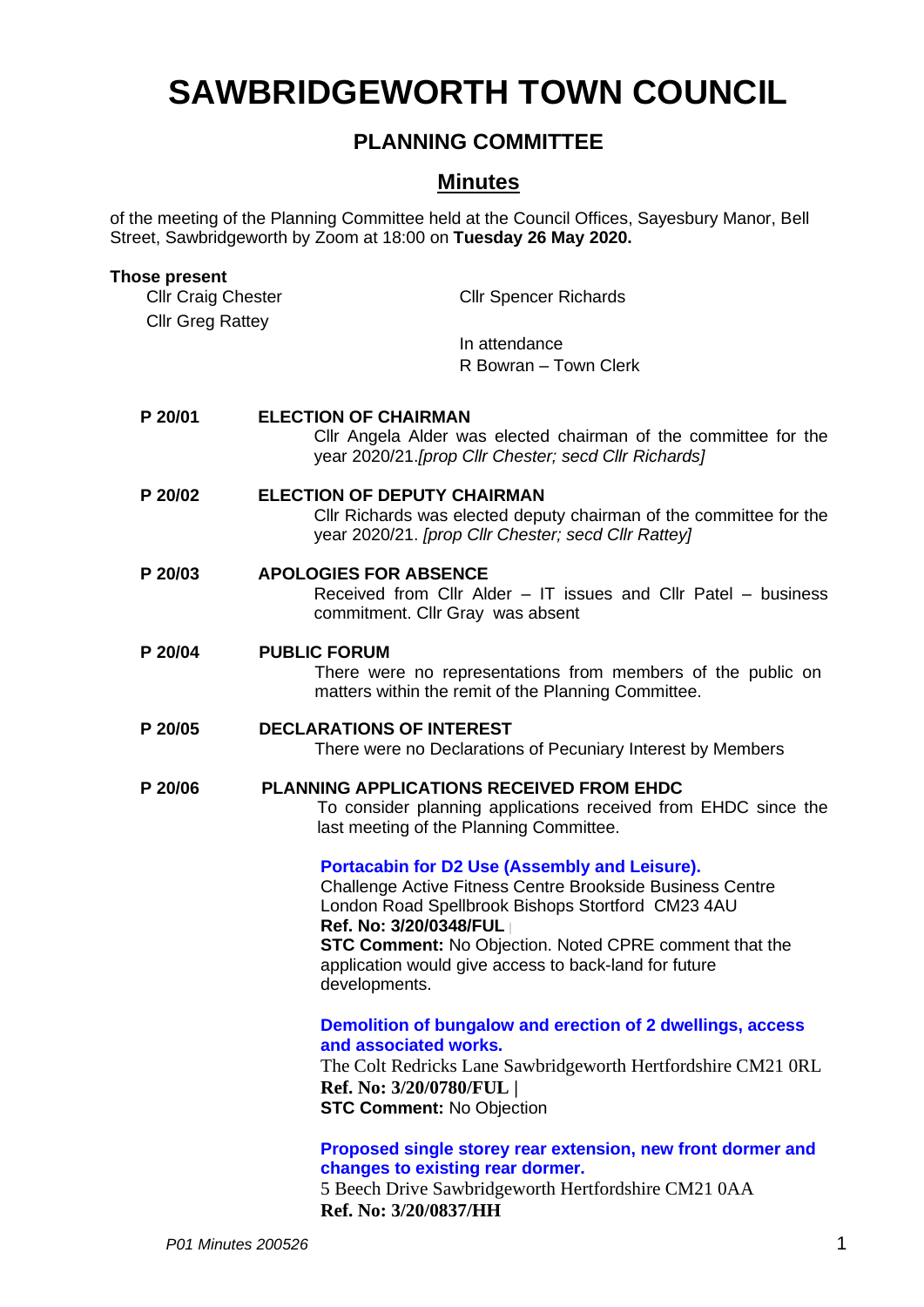**STC Comment:** No Objection

**[Single storey rear extension and a new side window.](https://publicaccess.eastherts.gov.uk/online-applications/applicationDetails.do?activeTab=summary&keyVal=Q9LWG6GLGL400&prevPage=inTray)**

18 Brook Lane Sawbridgeworth Hertfordshire CM21 0EL **Ref. No: 3/20/0830/HH STC Comment:** No Objection

## **[Change of Use from A2 \(Building Society\) to A3 \(Restaurant\).](https://publicaccess.eastherts.gov.uk/online-applications/applicationDetails.do?activeTab=summary&keyVal=Q9C0U4GLGIG00&prevPage=inTray)**

27 Bell Street Sawbridgeworth Hertfordshire CM21 9AR **Ref. No: 3/20/0799/FUL STC Comment:** No Objection Noted the objections from neighbours on the grounds of noise intrusion.

## **[Removal of existing rear lean-to structure. Construction of](https://publicaccess.eastherts.gov.uk/online-applications/applicationDetails.do?activeTab=summary&keyVal=Q9NR56GLGM600&prevPage=inTray)  [single storey rear extension.](https://publicaccess.eastherts.gov.uk/online-applications/applicationDetails.do?activeTab=summary&keyVal=Q9NR56GLGM600&prevPage=inTray)**

3 Fair Green Sawbridgeworth Hertfordshire CM21 9AG **Ref. No: 3/20/0844/HH STC Comment:** No Objection

### **[Single storey rear extension and insertion of window to flank](https://publicaccess.eastherts.gov.uk/online-applications/applicationDetails.do?activeTab=summary&keyVal=Q70RNWGLFXF00&prevPage=inTray)  [elevation.](https://publicaccess.eastherts.gov.uk/online-applications/applicationDetails.do?activeTab=summary&keyVal=Q70RNWGLFXF00&prevPage=inTray)**

10 Rushfield Sawbridgeworth Hertfordshire CM21 9NF **Ref. No: 3/20/0537/HH STC Comment:** No Objection

## **[Removal of existing rear lean-to structure. Construction of](https://publicaccess.eastherts.gov.uk/online-applications/applicationDetails.do?activeTab=summary&keyVal=Q9NR57GLGM700&prevPage=inTray)  [single storey rear extension.](https://publicaccess.eastherts.gov.uk/online-applications/applicationDetails.do?activeTab=summary&keyVal=Q9NR57GLGM700&prevPage=inTray)**

3 Fair Green Sawbridgeworth Hertfordshire CM21 9AG **Ref. No: 3/20/0845/LBC STC Comment:** No Comment

## **[Construction of 2 storey side extension. New first floor rear](https://publicaccess.eastherts.gov.uk/online-applications/applicationDetails.do?activeTab=summary&keyVal=Q9JQN7GLGKJ00&prevPage=inTray)  [window opening.](https://publicaccess.eastherts.gov.uk/online-applications/applicationDetails.do?activeTab=summary&keyVal=Q9JQN7GLGKJ00&prevPage=inTray)**

17A Knight Street Sawbridgeworth Hertfordshire CM21 9AT **Ref. No: 3/20/0823/HH**

**STC Comment:** No Objection. Noted objection by neighbour in Sayes Gardens who would be overlooked.

**[Removal of pebbledash cement render to east and south](https://publicaccess.eastherts.gov.uk/online-applications/applicationDetails.do?activeTab=summary&keyVal=QAKRZ6GLGUF00&prevPage=inTray) [elevations. Insertion of sheeps wool insulation to lathed](https://publicaccess.eastherts.gov.uk/online-applications/applicationDetails.do?activeTab=summary&keyVal=QAKRZ6GLGUF00&prevPage=inTray)  [\(timber framed\) areas, re-lath existing lath area, re-render in](https://publicaccess.eastherts.gov.uk/online-applications/applicationDetails.do?activeTab=summary&keyVal=QAKRZ6GLGUF00&prevPage=inTray) 2 [coats lime and finish with 4 coats limewash.](https://publicaccess.eastherts.gov.uk/online-applications/applicationDetails.do?activeTab=summary&keyVal=QAKRZ6GLGUF00&prevPage=inTray)** 32 Knight Street Sawbridgeworth Hertfordshire CM21 9AX **Ref. No: 3/20/0938/HH STC Comment:** No Objection

## **[Removal of pebbledash cement render to east and south](https://publicaccess.eastherts.gov.uk/online-applications/applicationDetails.do?activeTab=summary&keyVal=QAKRZ7GLGUG00&prevPage=inTray)  [elevations. Insertion of sheeps wool insulation to lathed](https://publicaccess.eastherts.gov.uk/online-applications/applicationDetails.do?activeTab=summary&keyVal=QAKRZ7GLGUG00&prevPage=inTray)  [\(timber framed\) areas, re-lath existing lath area, re-render in 2](https://publicaccess.eastherts.gov.uk/online-applications/applicationDetails.do?activeTab=summary&keyVal=QAKRZ7GLGUG00&prevPage=inTray)  [coats lime and finish with 4 coats limewash.](https://publicaccess.eastherts.gov.uk/online-applications/applicationDetails.do?activeTab=summary&keyVal=QAKRZ7GLGUG00&prevPage=inTray)**

32 Knight Street Sawbridgeworth Hertfordshire CM21 9AX **Ref. No: 3/20/0939/LBC**

**STC Comment:** No Comment

## **P 20/07 LATE PLANNING APPLICATIONS**

To consider planning applications from EHDC following the publication of this agenda and received before 06 March 2020.

None received